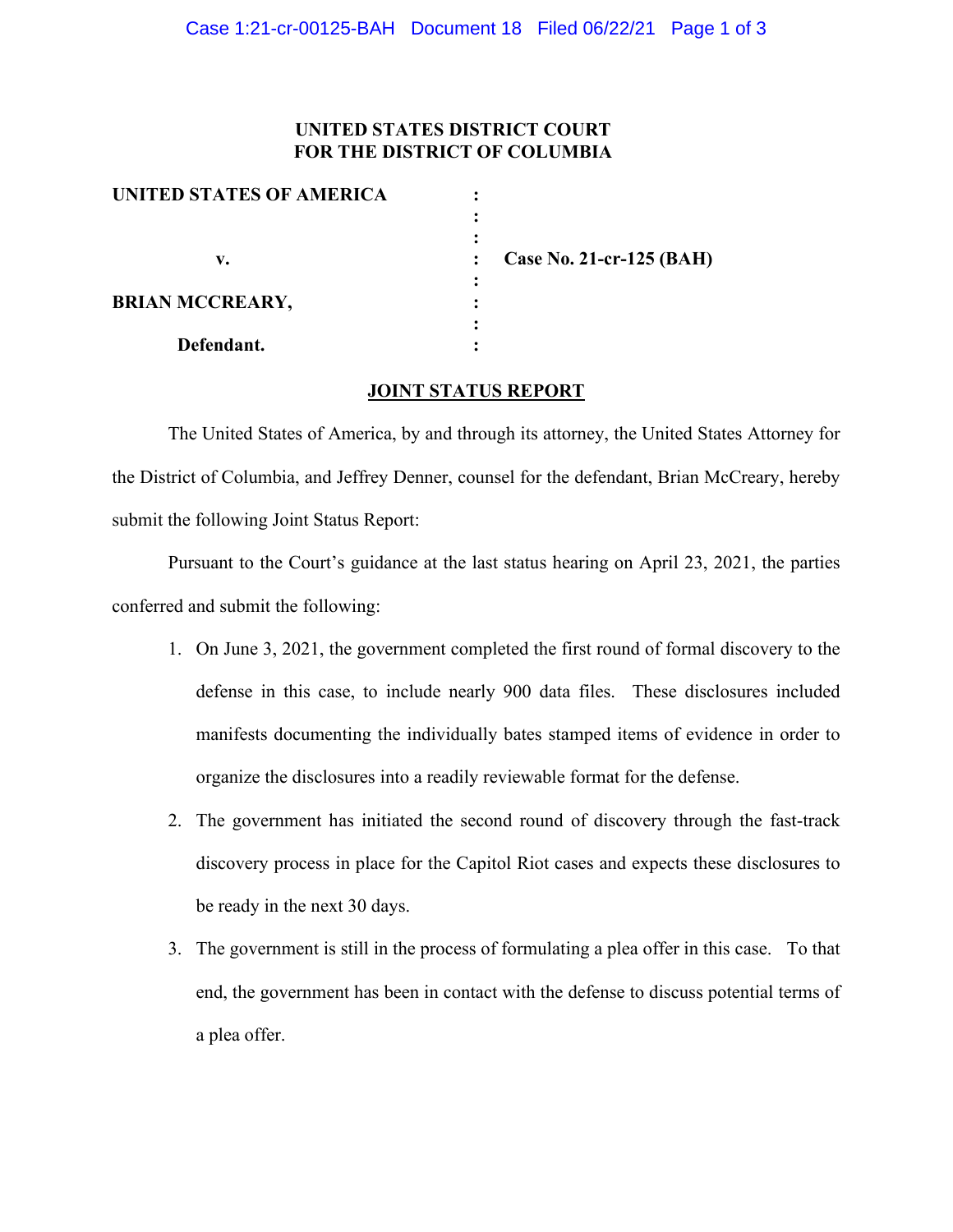- 4. The government conferred with counsel for the defendant on June 15, 2021. Mr. Denner, counsel for the defendant, informed the government that he has been able to locate local counsel in order to sponsor him for pro-hac vice status in this case and he expects to file that motion with the court in the coming days.
- 5. For the reasons stated above, to include counsel obtaining status in the jurisdiction, ongoing discovery, and pending plea negotiations, the parties request the Court vacate the status hearing set for June 25, 2021 and the parties submit a follow-up Joint Status Report in approximately 30 days.
- 6. Per the Chief Judge's Standing Order, the parties jointly recommend the following dates for a continued status hearing in this case: July  $26<sup>th</sup>$ , August  $2<sup>nd</sup>$ , August  $5<sup>th</sup>$ . If these dates are not available with the Court the parties will confer and submit additional dates as necessary.
- 7. For the reasons outlined in the Court's April 21, 2021 Order, the parties further believe it is in the interest of justice to toll the Speedy Trial Act while the government continues to produce discovery, the defense continues to review discovery, and the parties work through plea negotiations. Therefore, the parties thus request a tolling of the Speedy Trial Act, pursuant to 18 U.S.C. § 3161(h)(7)(A), based on the factors described in 18 U.S.C. 3161(h)(7)(B)(i), (ii), and (iv). Therefore, the parties request an exclusion of time under the Speedy Trial Act from June 25, 2021, through the next scheduled status date.